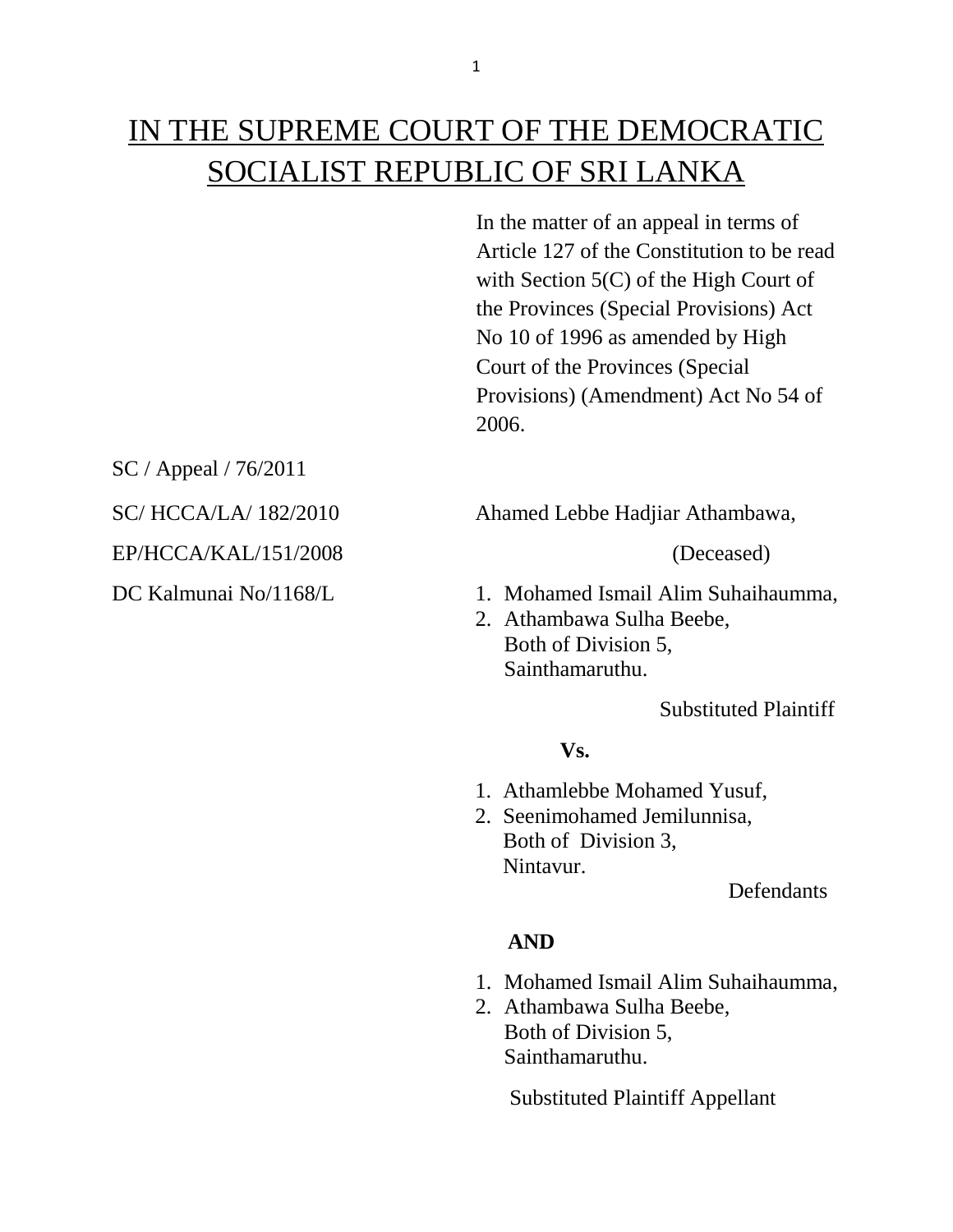#### **Vs.**

- 1. Athamlebbe Mohamed Yusuf,
- 2. Seenimohamed Jemilunnisa, Both of Division 3, Nintavur.

Defendant Respondents

### **AND NOW BETWEEN**

- 1. Athamlebbe Mohamed Yusuf,
- 2. Seenimohamed Jemilunnisa, Both of Division 3, Nintavur.

Defendant Respondent Appellants

#### **Vs.**

- 1. Mohamed Ismail Alim Suhaihaumma,
- 2. Athambawa Sulha Beebe, Both of Division 5, Sainthamaruthu.

Substituted Plaintiff Appellant Respondents

| <b>BEFORE</b>  | K. SRIPAVAN, CJ.                          |
|----------------|-------------------------------------------|
|                | WANASUNDERA, PC, J.                       |
|                | UPALY ABEYRATHNE, J.                      |
| <b>COUNSEL</b> | A. R. Surendran PC with V. Puvitharan, N. |
|                | Kandeepan and M. Jude Dinesh for the      |
|                | <b>Defendant Respondent Appellants</b>    |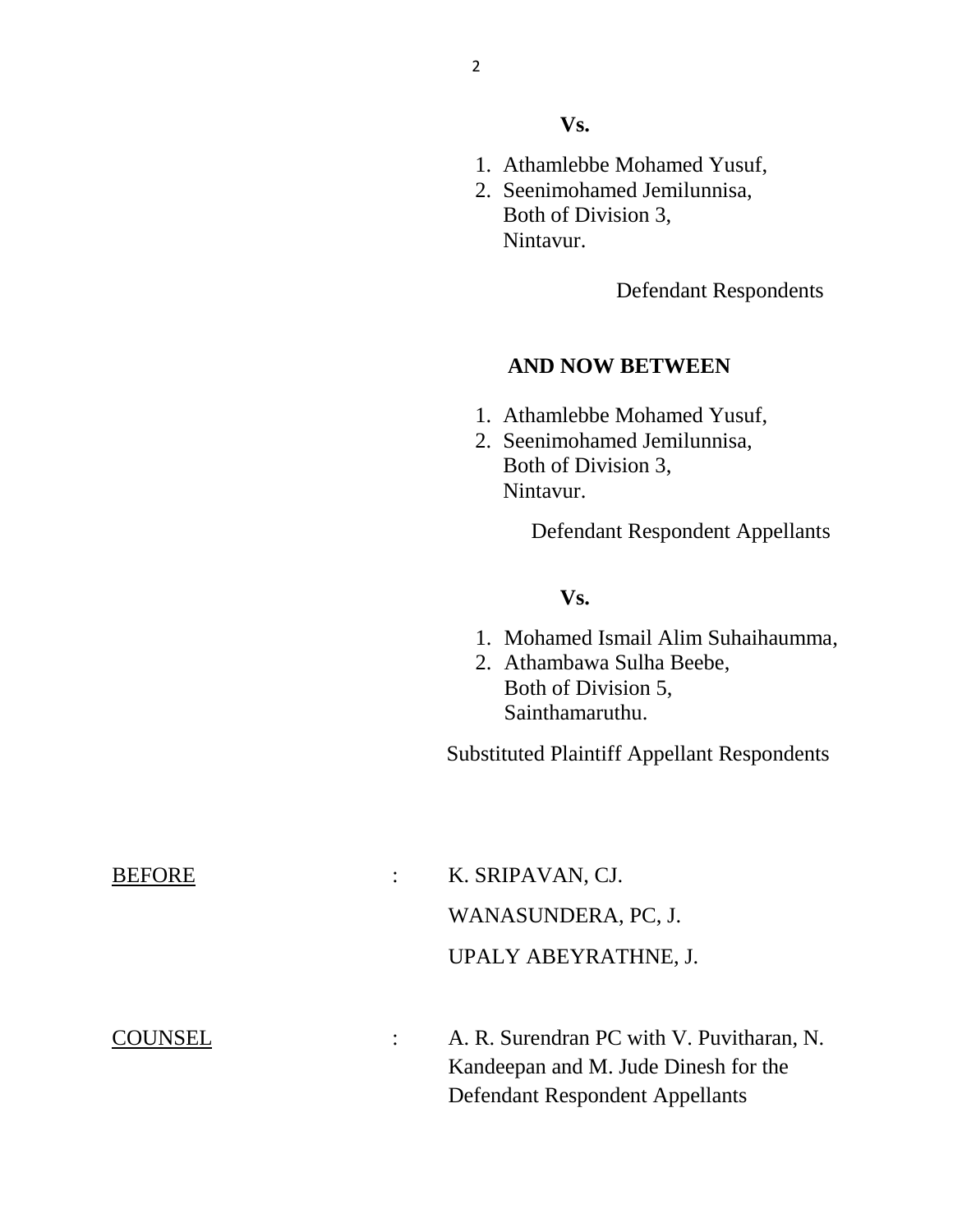| <b>WRITTEN SUBMISSION ON:</b> |  | Nizan Kariapper with Wasantha<br>Wanigasekera, M.C.M. Nawas, M.I.M.<br>Iynullah, Ms. Sanfara and Ms. Irfiya for the<br>substituted Plaintiff Appellant Respondents<br>29.02.2016 (Defendant Respondent<br>Appellants)<br>29.02.2016 (Plaintiff Appellant<br>Respondents) |
|-------------------------------|--|--------------------------------------------------------------------------------------------------------------------------------------------------------------------------------------------------------------------------------------------------------------------------|
| <b>ARGUED ON</b>              |  | 05.02.2016                                                                                                                                                                                                                                                               |
| DECIDED ON                    |  | 09.06.2016                                                                                                                                                                                                                                                               |

#### UPALY ABEYRATHNE, J.

This is an appeal from a judgment of the High Court of Civil Appeal of the Eastern Province holden at Kalmunai dated 06.05.2010. By the said judgment the High Court of Civil Appeal has set aside the judgment of the learned District Judge of Kalmunai dated 09.10.2002 and allowed the appeal of the substituted Plaintiff Appellant Respondents (hereinafter referred to as the Respondents) with costs. Being aggrieved by the said judgment of the High Court of Civil Appeal the Defendant Respondent Appellants (hereinafter referred to as the Appellants) sought leave to appeal to this Court and leave was granted on the questions of law set out in paragraph 23 (V), (VII) and (XIV) of the Petition of Appeal dated 16.06.2010. Said questions of law are as follows;

> (V) Were the learned High Court Judges erred in failing to appreciate that the substituted Plaintiff had failed to discharge

3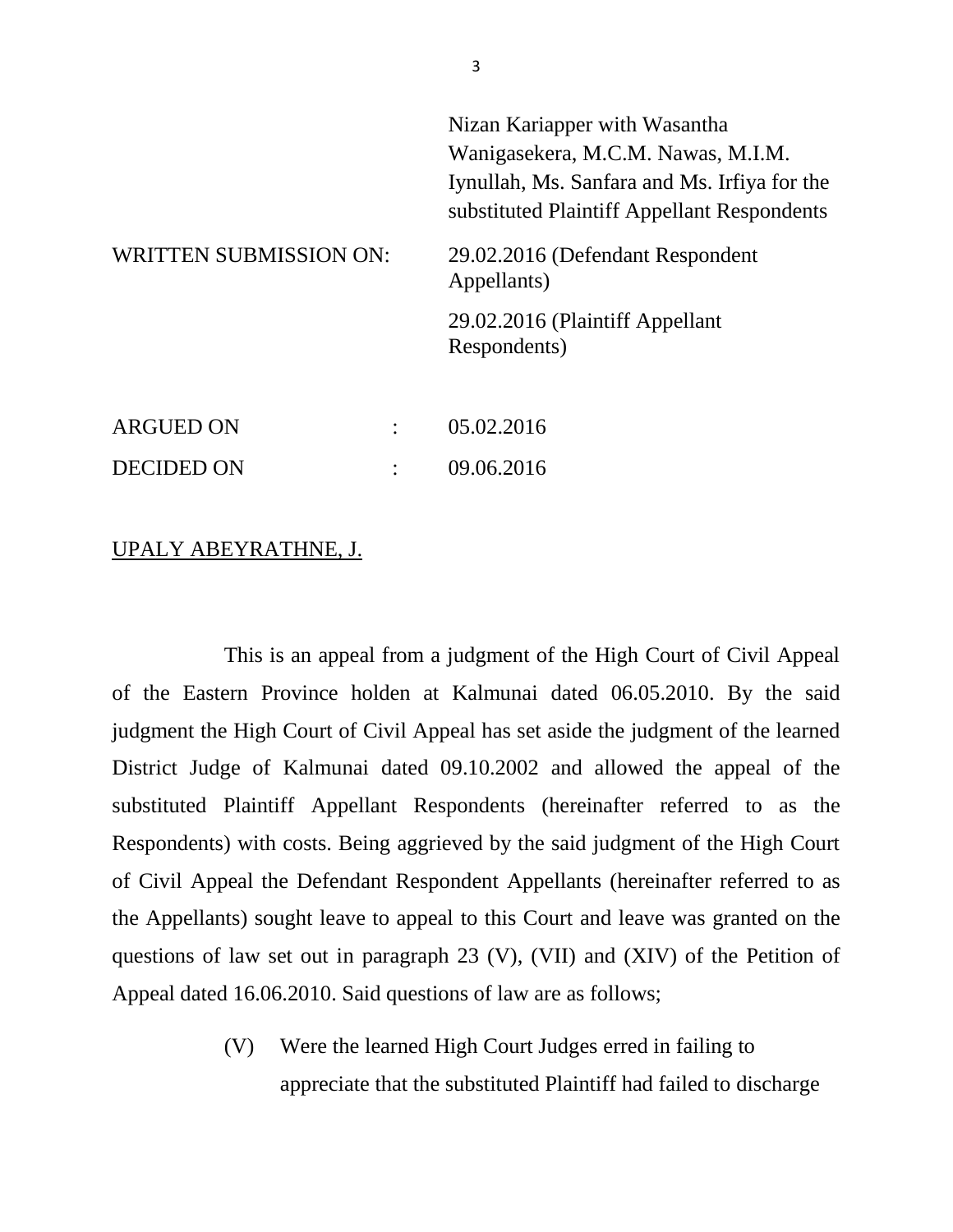the burden of establishing the market value of the land at the time of the sale by calling a person competent to give valuation of the land to give the market value of the said land and that therefore he was disentitled in law to rely on the ground of '*leasio enormis*'?

- (VII) Have the learned High Court Judges misdirected themselves in coming to the conclusion that the sale is liable to be cancelled on the basis of '*leasio enormis*' without considering the fact that there was absolutely no evidence showing that the original Plaintiff who sold the land to the Defendants did not know the market value of the said land at the time of the sale?
- (XIV)Did the learned Judges of the High Court err in law in as much as even on the basis of their conclusion that there was '*leasio enormis*' (which is not conceded) they ought to have given the defendants their lawful right of election and the option of paying the deference between the alleged value of the land and the price paid by the Defendants?

The original Plaintiff in his amended plaint dated  $28<sup>th</sup>$  of September 1979 averred that by virtue of deed of transfer bearing No. 11945 dated 11.09.1971 he became the owner of the land described in the schedule to the plaint. On or about 02.12.1975, he borrowed from the  $1<sup>st</sup>$  Defendant a sum of Rs 18,000/- and granted a usufructuary mortgage of the said land to the  $1<sup>st</sup>$  Defendant by deed bearing No 26257 dated 02.12.1975 and in pursuance of the said usufructuary mortgage the  $1<sup>st</sup>$  Defendant entered in to the possession of the said land. Thereafter the original Plaintiff burrowed from the  $1<sup>st</sup>$  Defendant a further sum of Rs. 4,000/-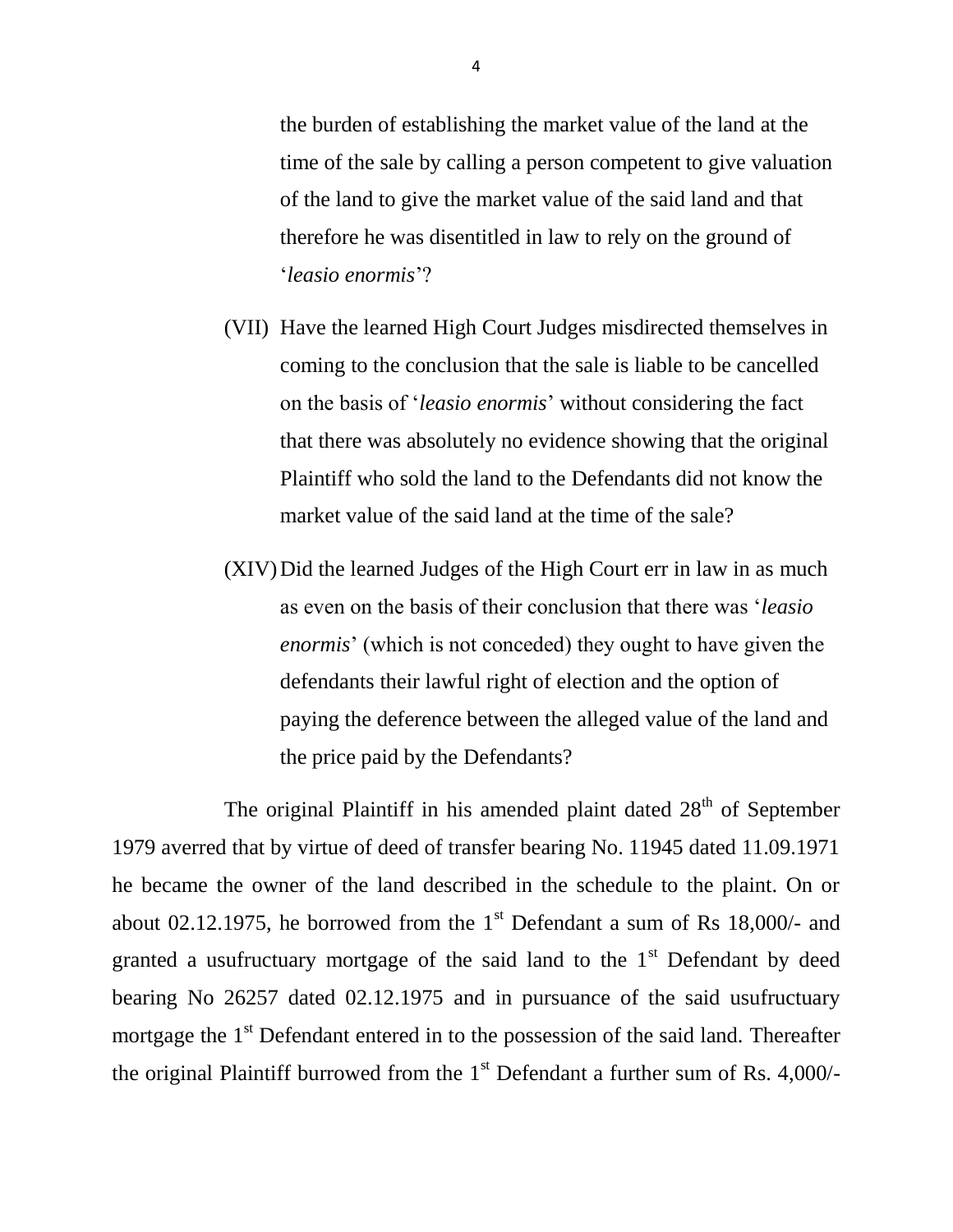and executed a deed of transfer bearing No 26903 dated 12.09.1976 transferring the said land to the  $2<sup>nd</sup>$  Defendant who was the wife of the  $1<sup>st</sup>$  Defendant. In this regard the Plaintiff took up the position that he did not intend to dispose of the beneficial interest of the said land to the Defendants by the said deed of transfer No 26903 and at the time of execution of the said deed of transfer No 26903 the Defendants agreed to re-convey the said land to the Plaintiff upon the repayment of said sum of money borrowed on said two deeds. He further averred that on or about  $15<sup>th</sup>$  of March 1978 he offered the said sum of money to the Defendants but the Defendants in breach of the agreement refused to accept the money and to discharge the mortgage bond and to retransfer the said land to the Plaintiff. Accordingly the Plaintiff sought a declaration that the said property is held by the Defendants in trust to the benefit of the Plaintiff and in the alternative sought relief under the doctrine of '*leasio enormis*' on the basis that at the time of execution of the said deed of transfer No 26903 said property was worth Rs. 60,000/- and the price at which he sold the property is less than half its true value.

The Appellants, in their amended answer dated  $28<sup>th</sup>$  May 1980, took up the position that the actual value of the land prevailing at the time of sale was paid to the Respondents.

The case proceeded to trial on 19 issues. The Respondents have raised issues on the basis that the Appellants must hold the property in question for the benefit of the Respondents and also on the basis that the Appellants secretly intended to defraud the Respondents at the time of the execution of deed bearing No 26903 and acted in collusion and *malafide* obtained a transfer at an undervalue and at a price grossly disproportionate to its true value.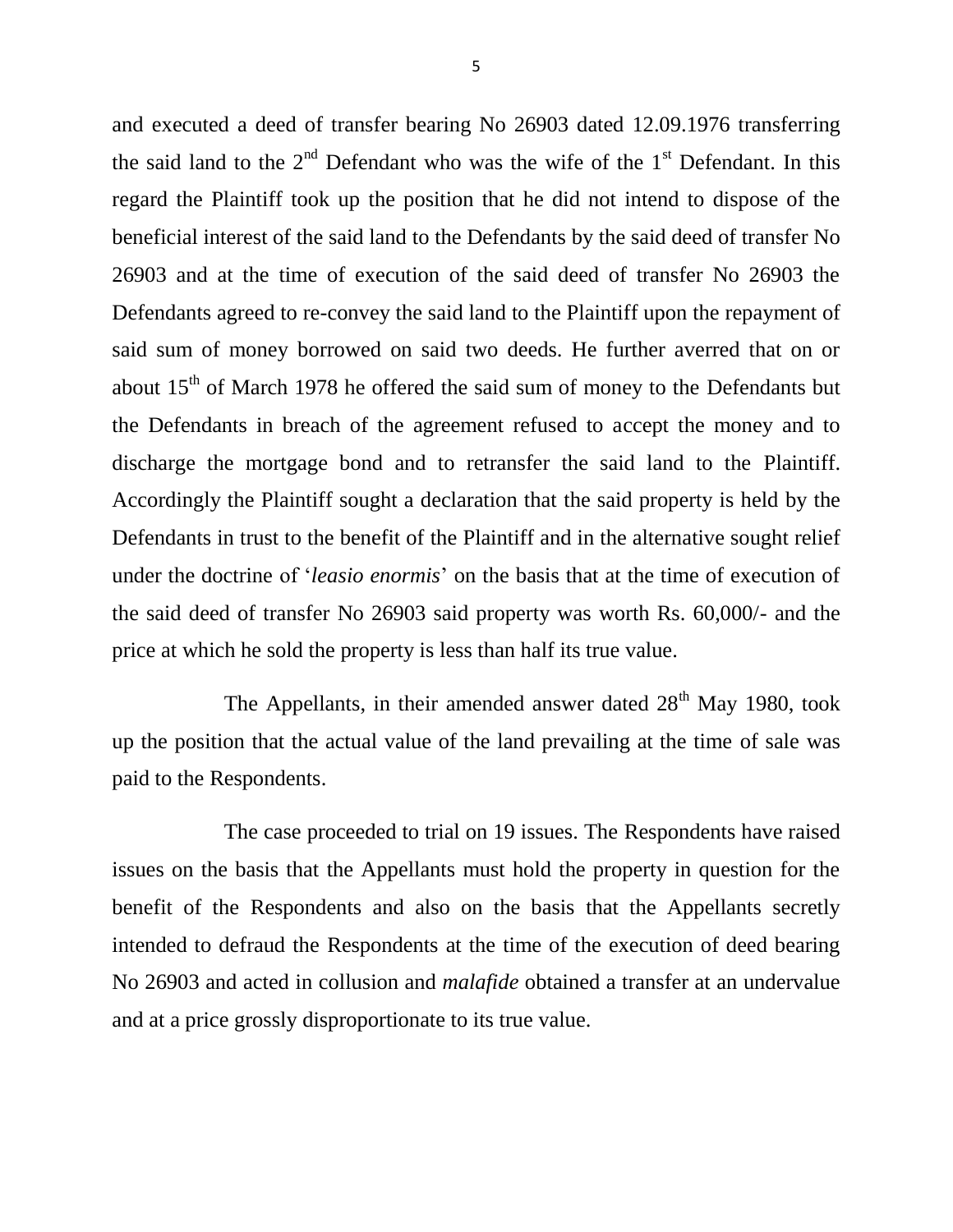Even though at the hearing of the appeal before this court the learned Counsel for the Appellants submitted that as reflected in paragraph 04 of their written submission the only question to be dealt with by this court is that 'whether the Respondents are entitled to set aside the sale of the land in dispute to the Appellants on the basis of *laesio enormis*?'

Upon the said question of law, the learned counsel for the Appellants submitted that the Respondents have failed to prove that the land in question was sold for less than half of its true value. It is well settled law that the burden is on the person who claims the benefit of the doctrine of *laesio enormis* to prove the true value of the thing in question at the time of sale. This may be done by expert evidence or by proving the market value at the time and place of sale. (Article 336 of The Law of contracts by C.G. Weeramantry at page 330 – First Indian Reprint - 1999 – Published by Kailash Balani for Lawman (India) Private Limited)

In the case of *Goonaratne Vs Don Philip* (1899) 5 NLR 268, It was held that "in order to succeed in an action for rescission of sale on the ground of *Enormis Laesio:* plaintiff must prove that the property was at the date of the sale worth double the price the defendant paid for it."

Therefore the Respondents, in order to claim the benefit of the doctrine of *laesio enormis,* must prove the true value of the land in question at the time of the sale and it was sold less than half of its true value.

I now consider whether the Respondents were able to discharge the said burden on balance of probability.

At the trial before the District Court the Plaintiff Respondents had closed their case leading the evidence of the Assistant Commissioner of Agrarian

6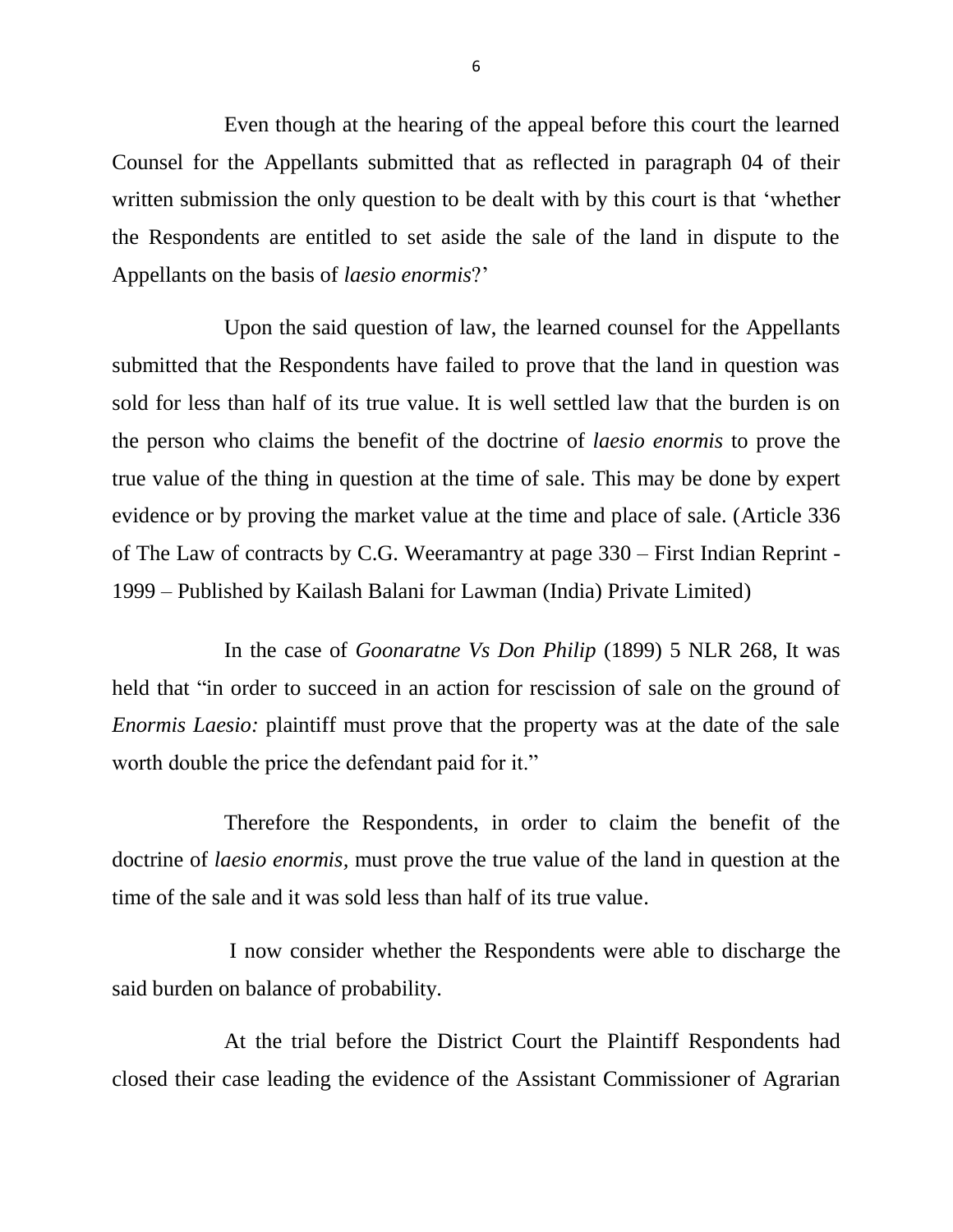Services Ahamadlebbe Ibrralebbe, witness Abubucker Meerasaibu and the 1<sup>st</sup> substituted Plaintiff Mohamed Ismail Alim Suhaihaumma reading the documents marked P 1 and P 2. P 1 was the mortgage bond bearing No 26257 dated 02.12.1975 and P 2 was the deed of transfer bearing No 26903 dated 03.09.1977.

The Appellants had closed their case leading the evidence of the  $1<sup>st</sup>$ Defendant Respondent Appellant Atham Lebbe Mohammed Yuoosuf, witness Umarlebbe Wathoor, Divisional Officer, Agrarian Services Department, witness Murukuppan Thawarajah, clerk, Land Registry, witness Velu Umapathi, Registrar of Land Kalmunai, witness Abdul Hameed Abdul Wahab, Grama Niladari. Nintavur and witness Mohamed Thamby Sehu Ismail, reading the documents marked D 1 to D 4. The Appellants had produced several deeds of transfer marked D 1 to D 4 in order to establish the market value of the land in dispute prevailing at the time of the execution of the deed in question.

Both parties admitted that the original Plaintiff had become the owner of the land in dispute by virtue of the deed of transfer bearing No 11945 dated 11.09.1971 and also the original Plaintiff borrowed from the  $1<sup>st</sup>$  Defendant a sum of Rs 18,000/- on 02.12.1975 upon a usufructuary mortgage bond bearing No 26257 dated 02.12.1975.

According to the evidence of the  $1<sup>st</sup>$  substituted Plaintiff Appellant Respondent after the execution of the said mortgage bond, her husband, the original owner had borrowed from the 1<sup>st</sup> Defendant a further sum of Rs 4000/upon the execution of the deed of transfer bearing No 26903 dated 03.09.1977 (P 2). It is important to note that in her evidence at page 110 of the brief she categorically said "I do not know what the price of this land was in 1975 and 1976".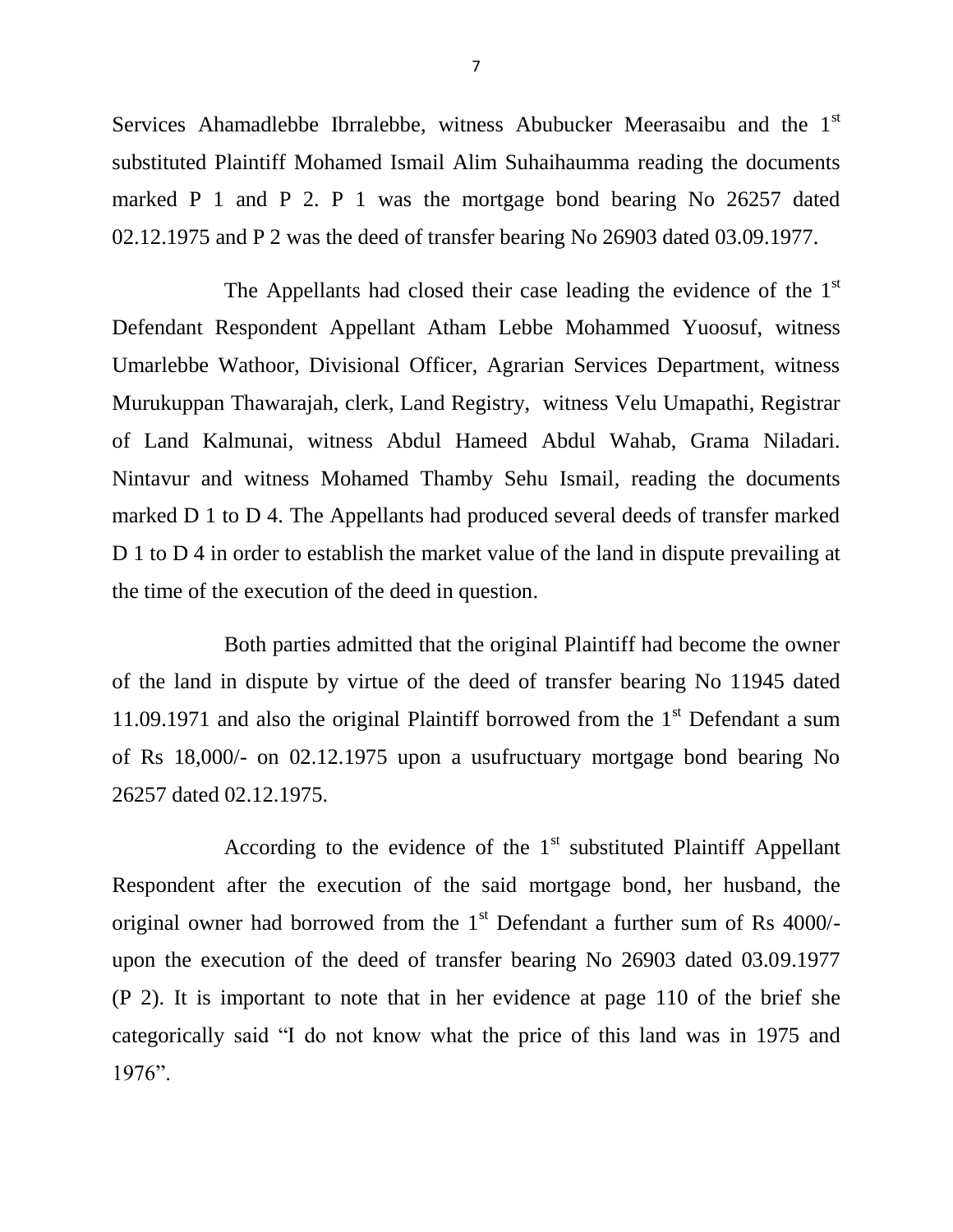Witness Abubucker Meerasaibu too was an ordinary person who had no knowledge or experience in valuing lands. The only witness who had been called to give evidence with regard to the true value of the land in dispute at the time of sale was Ahamadlebbe Ibrralebbe, the Assistant Commissioner of Agrarian Services. In his evidence he said that his previous position was the Divisional Officer for Nintavur and his functions were implementation of the Agrarian Services Law No 58 of 1979, attending to irrigation and cultivation disputes, convening committee meetings and attending to divisional agricultural development activities etc. He said that he was not functioning as a Valuer of Lands. He further said that he did not know the particular field but he knew 'kandam' in which that was situated. His evidence was not based upon a valuation report which had been prepared by him after an inspection of the land in dispute.

The Respondents did not call any other witnesses to prove the true value of the land in dispute at the time of sale or to corroborate the evidence of the Assistant Commissioner of Agrarian Services. Assistant Commissioner himself had admitted that he was not an expert on the valuation of lands. In the said premise the Assistant Commissioner's unsupported evidence of the true value of the land in dispute should not have been accepted, as there was no evidence that he was specially skilled in regard to the valuation of land, and it had not been established that, as an Valuer, he was an "expert" within the meaning of section 45 of the Evidence Ordinance. Furthermore, his evidence at page 88 of the brief clearly reflects that his valuation was a mere assertion, and there was no explanation as to how it was arrived at - whether by reference to comparable sales, or any of the other recognized methods of valuing lands. His valuation of the land in dispute, with its many defects, at a round figure of Rs. 10 to 12 thousand per acre in 1975, without any explanation, was clearly arbitrary and capricious.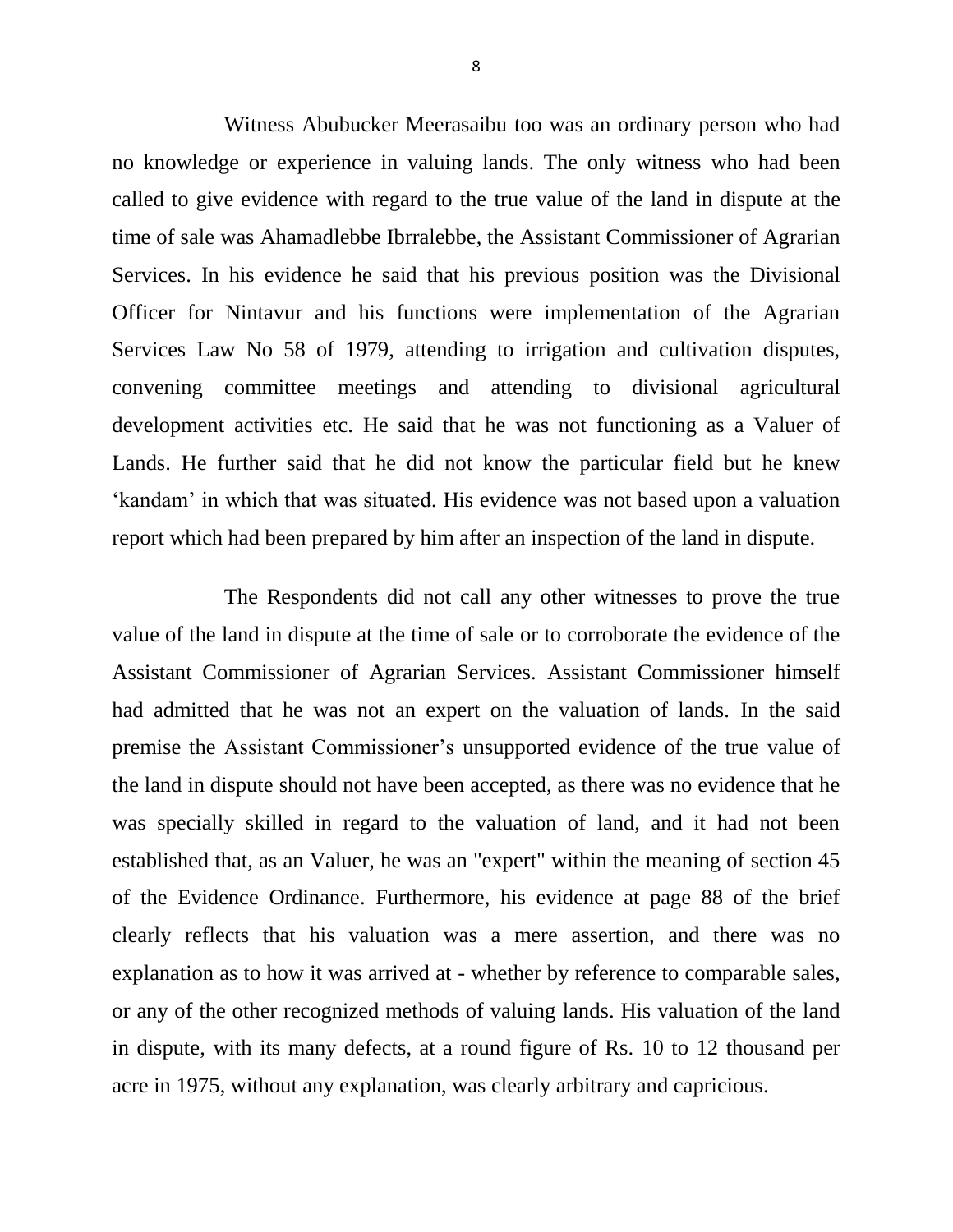With regard to the Assistant Commissioner's evidence, learned Counsel for the Respondent submitted that the learned High Court Judges have sufficiently dealt with the Assistant Commissioner's qualifications as an expert and had reach to the conclusion that it had been sufficiently established.

The learned High Court Judges, in order to justify their conclusion which was solely based upon the evidence of the Assistant Commissioner of Agrarian Services, have cited a selected portion of the dictum in *Gunasekera Vs Amarasekera* [1993] 1 SLR 170 which reads thus "It is for the judge to determine whether the witness had undergone such a course of study or experience as will render him expert in a particular subject, and it is not necessary for the expertise to have been acquired professionally". No doubt that the Judge who hears the case should determine whether a particular witness had undergone such a course of study or experience as will render him expert in a particular subject. But in doing so a Judge should consider the evidence adduced at the trial to establish the proficiency in the relevant field in order to form a decision that the particular witness had undergone such a course of study or experience as will render him expert in a particular subject.

It seems that the learned High Court Judges had not paid their attention to the facts and circumstances of the case of *Gunasekera Vs Amarasekera* (supra) and to the final determination of the Supreme Court. In this case the defendant's surveyor who was the only witness testified for the case of the Defendant, said that he was a licensed surveyor, as well as a Court Commissioner of many Courts; and that he had five years' experience in "surveying land and valuing buildings". In evidence-in-chief he said nothing whatever about any special skill, qualification or experience in valuing land. As for the property in suit, he said it was a 50 to 60 year old house, 2,300 sq. ft. in area, built of brick, with a tiled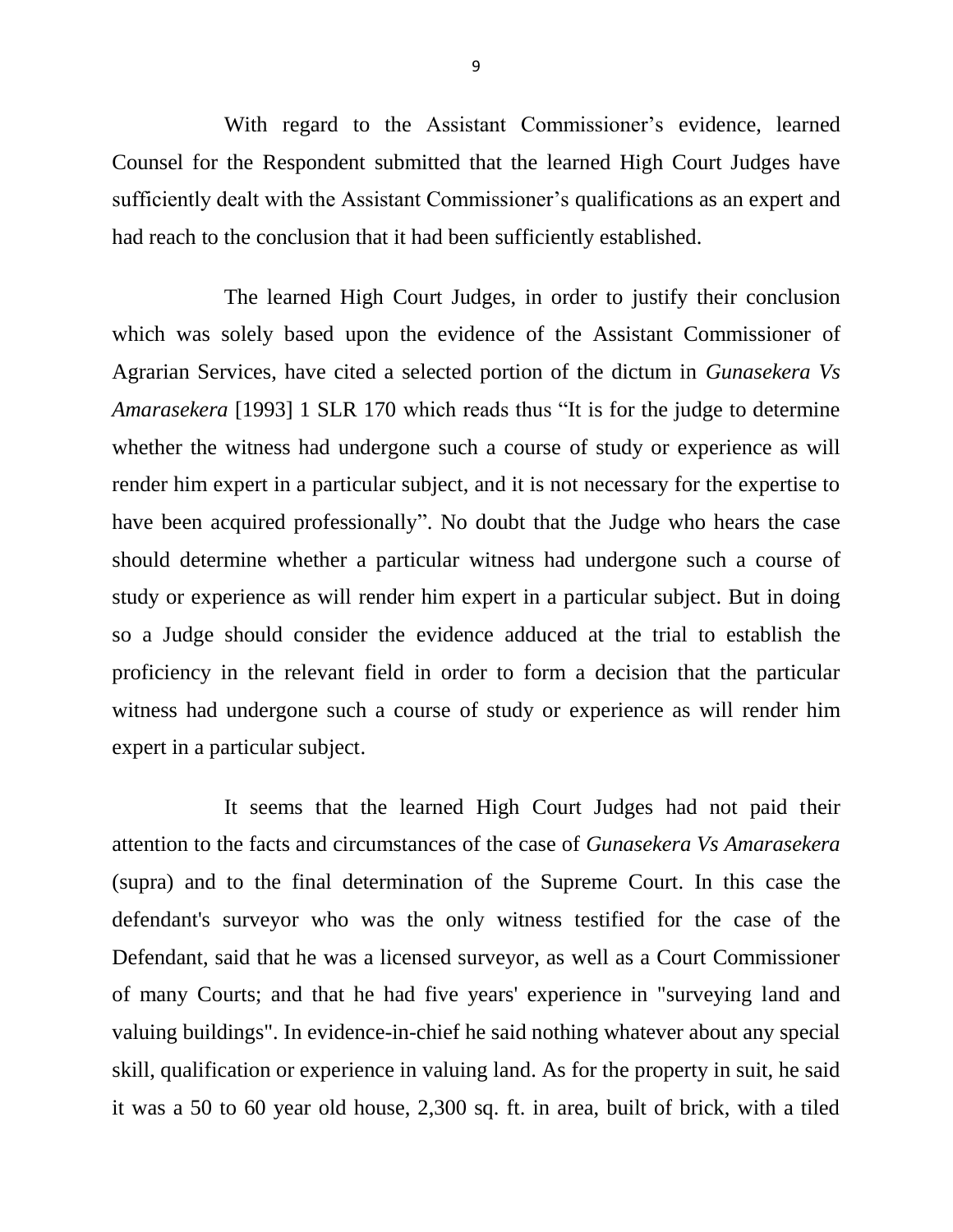roof and cement floors, and jak timber frames; being of solid construction, despite damage caused by vandals and through neglect, he valued the house (as at January 1979) at Rs. 100,000. The land he valued at the rate of Rs. 15,000 per perch, i.e. Rs. 525,000. The property was thus worth Rs. 625,000 in his opinion. He did not give any explanation as to how he arrived at these figures. The Supreme Court held that the defendant has failed to prove that the true value of the property in suit was more than double the consideration shown on the face of the deed. It is manifest that the Supreme Court had not relied upon the sole evidence of the surveyor in deciding the true value of the subject matter.

On the other hand, in *Ponnupillai Vs Kumaravetpillai* (1963) 65 NLR 241, 248 where the Privy Council had acted upon the evidence of a surveyor in determining the value of land in order to apply the doctrine of *laesio enormis*. In that case there were several witnesses in regard to value, the surveyor having been also the Chairman of the local authority; further, there is nothing to suggest that the necessary evidence to qualify him as an expert had not been led.

Cross, Evidence (6th ed., p. 442) observes: "It is for the Judge to determine whether the witness had undergone such a course of special study or experience as will render him expert in a particular subject and it is not necessary for the expertise to have been acquired professionally".

Similarly, Coomaraswamy, Evidence (2nd ed., vol. 1, p. 624) observes "Any person who, from his circumstances and employment, possesses special means of knowledge, has given the subject particular attention, and is more than ordinarily conversant with its details, will be considered ' specially skilled ' for the purposes of this section ".